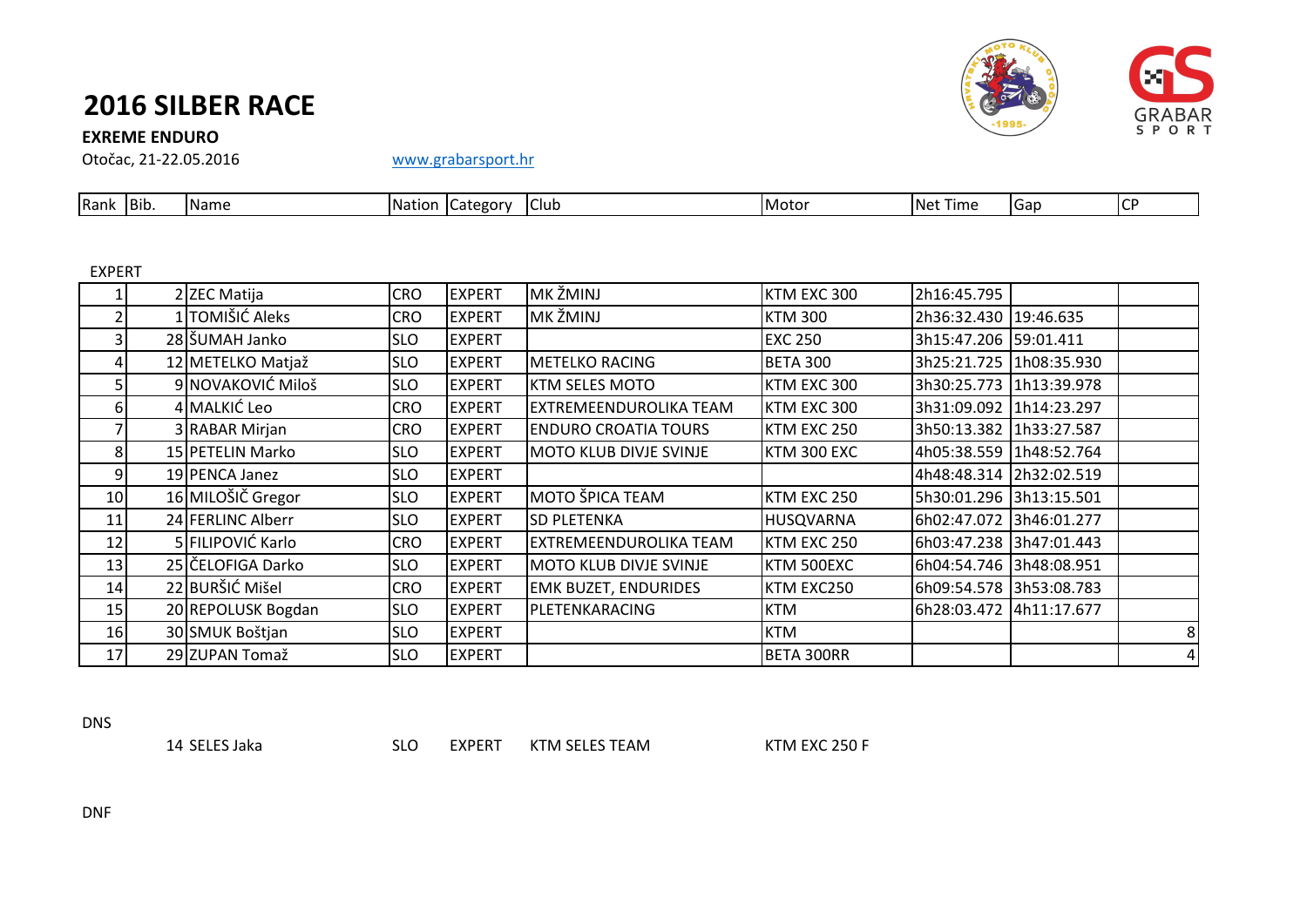| 6 KRANER Vojko    | SLO.       | FXPFRT        | PLFTFNKA                                        | BETA 300RR  |
|-------------------|------------|---------------|-------------------------------------------------|-------------|
| 18 GRIL Aljosa    | SLO.       | <b>FXPFRT</b> | MK DIVJI PETELINI                               | KTM 300 EXC |
| 23 ZORKO Tomislav | <b>CRO</b> | <b>FXPFRT</b> | <b>HARD EXTREME ENDURO TEAM HUSABERG TE 250</b> |             |
| 31 TEDI Vincek    | CRO.       | <b>FXPFRT</b> |                                                 |             |

HOBBY

|                | 142 FARKAS Roman      | <b>SLO</b> | <b>HOBBY</b> | <b>PLETENKA RACING</b>     | <b>KTM 250 EXC</b>                       | 2h48:21.555             |                         |  |
|----------------|-----------------------|------------|--------------|----------------------------|------------------------------------------|-------------------------|-------------------------|--|
|                | 140 KLICO Alen        | <b>BiH</b> | <b>HOBBY</b> | <b>HORIZONT OLD WHEELS</b> | KTM EXC 300                              | 3h02:35.754 14:14.199   |                         |  |
| 3              | 102 KOLESARIC Danijel | CRO        | <b>HOBBY</b> | <b>KARIN</b>               | <b>KTM</b>                               | 3h07:47.448 19:25.893   |                         |  |
| 4              | 148 MARTINČIĆ Andy    | CRO        | <b>HOBBY</b> | <b>MK ROVINJ</b>           | KTM EXC 250                              | 3h27:39.583 39:18.028   |                         |  |
|                | 169 GODEC Grega       | <b>SLO</b> | <b>HOBBY</b> | <b>SELNISKE NINJE</b>      | KTM 350 SXF                              | 3h43:22.203 55:00.648   |                         |  |
| 61             | 114 MEDIĆ Dalibor     | <b>CRO</b> | <b>HOBBY</b> | <b>ENDURO BRIBIR</b>       | <b>FREERIDE</b>                          | 3h45:56.579 57:35.024   |                         |  |
|                | 133 KRIČKA Marko      | <b>SLO</b> | <b>HOBBY</b> |                            | KTM EXC 300                              | 3h51:38.855 1h03:17.300 |                         |  |
| 8              | 125 HAIRLAHOVIC Damir | BiH        | <b>HOBBY</b> | MX-ENDURO CAZIN            | <b>EXC250</b>                            | 3h54:06.796 1h05:45.241 |                         |  |
| $\overline{9}$ | 124 GODEC Tomo        | <b>SLO</b> | <b>HOBBY</b> |                            | BETA 300 RR                              |                         | 3h54:43.578 1h06:22.023 |  |
| 10             | 146 BREC Niki         | <b>SLO</b> | <b>HOBBY</b> | <b>ENDURO KLUB KOPER</b>   | KTM EXC 200                              |                         | 3h55:42.431 1h07:20.876 |  |
| 11             | 159 VINŠEK Peter      | <b>SLO</b> | <b>HOBBY</b> | <b>CENTER KAFE BAR</b>     | <b>KTM</b>                               | 4h03:05.342 1h14:43.787 |                         |  |
| 12             | 137 VOTOLEN Mitja     | <b>SLO</b> | <b>HOBBY</b> | <b>SD PLETENKA</b>         | KTM EXC250F                              | 4h10:11.719 1h21:50.164 |                         |  |
| 13             | 157 POPOVIĆ Mišo      | <b>SLO</b> | <b>HOBBY</b> |                            | HUSQUARNA TE 510 4h10:39.512 1h22:17.957 |                         |                         |  |
| 14             | 161 ŽUGIČ Franci      | <b>SLO</b> | <b>HOBBY</b> | <b>DIVJI PETELINI</b>      | KTM EXC 525                              | 4h21:02.651 1h32:41.096 |                         |  |
| 15             | $143$ LEON            | Pahor      | <b>SLO</b>   | <b>HOBBY</b>               |                                          | 4h21:24.440 1h33:02.885 |                         |  |
| 16             | 164 TROST Mitja       | <b>SLO</b> | <b>HOBBY</b> |                            | BETA 400 RR                              | 4h34:12.152 1h45:50.597 |                         |  |
| 17             | 172 JELOVICA Andrej   | CRO        | <b>HOBBY</b> |                            |                                          | 4h34:54.550 1h46:32.995 |                         |  |
| 18             | 134 MEMIC Adnan       | BiH        | <b>HOBBY</b> | <b>MK KARO VISOKO</b>      | <b>KTM 250 EXC</b>                       | 4h35:15.912 1h46:54.357 |                         |  |
| 19             | 149 BRKIĆ Aleksandar  | <b>CRO</b> | <b>HOBBY</b> | HARD EXTREME ENDURO TEAM   | KTM EXC 250                              | 4h40:14.457 1h51:52.902 |                         |  |
| 20             | 153 RANKOVEC Alan     | <b>SLO</b> | <b>HOBBY</b> | ŠD PLETENKA                | <b>KTM 450 EXC</b>                       | 4h43:25.059 1h55:03.504 |                         |  |
| 21             | 141 MAHNIČ Tadej      |            | <b>SLO</b>   | <b>HOBBY</b>               |                                          | 4h47:46.652 1h59:25.097 |                         |  |
| 22             | 171 ZVER Gregor       | <b>SLO</b> | <b>HOBBY</b> |                            | KTM XEXC 250F                            | 4h52:02.510 2h03:40.955 |                         |  |
| 23             | 113 HADŽIC Mustafa    | <b>BiH</b> | <b>HOBBY</b> | MX ENDURO KLUB CAZIN       | KTM EXC350                               | 4h58:40.066 2h10:18.511 |                         |  |
| 24             | 155 KOVAČIČ Samo      | <b>SLO</b> | <b>HOBBY</b> | MK DIVJI PETELINI          | KTM EXC 450 F                            | 5h09:28.056 2h21:06.501 |                         |  |
| 25             | 138 EL-ALI Isa        | <b>BiH</b> | <b>HOBBY</b> | <b>OLD WHEELS</b>          | KTM EXC 450 F                            |                         | 5h11:54.209 2h23:32.654 |  |
| 26             | 105 SANDA Elvis       | <b>SLO</b> | <b>HOBBY</b> |                            | KTM XCF250W                              | 5h11:59.220 2h23:37.665 |                         |  |
|                |                       |            |              |                            |                                          |                         |                         |  |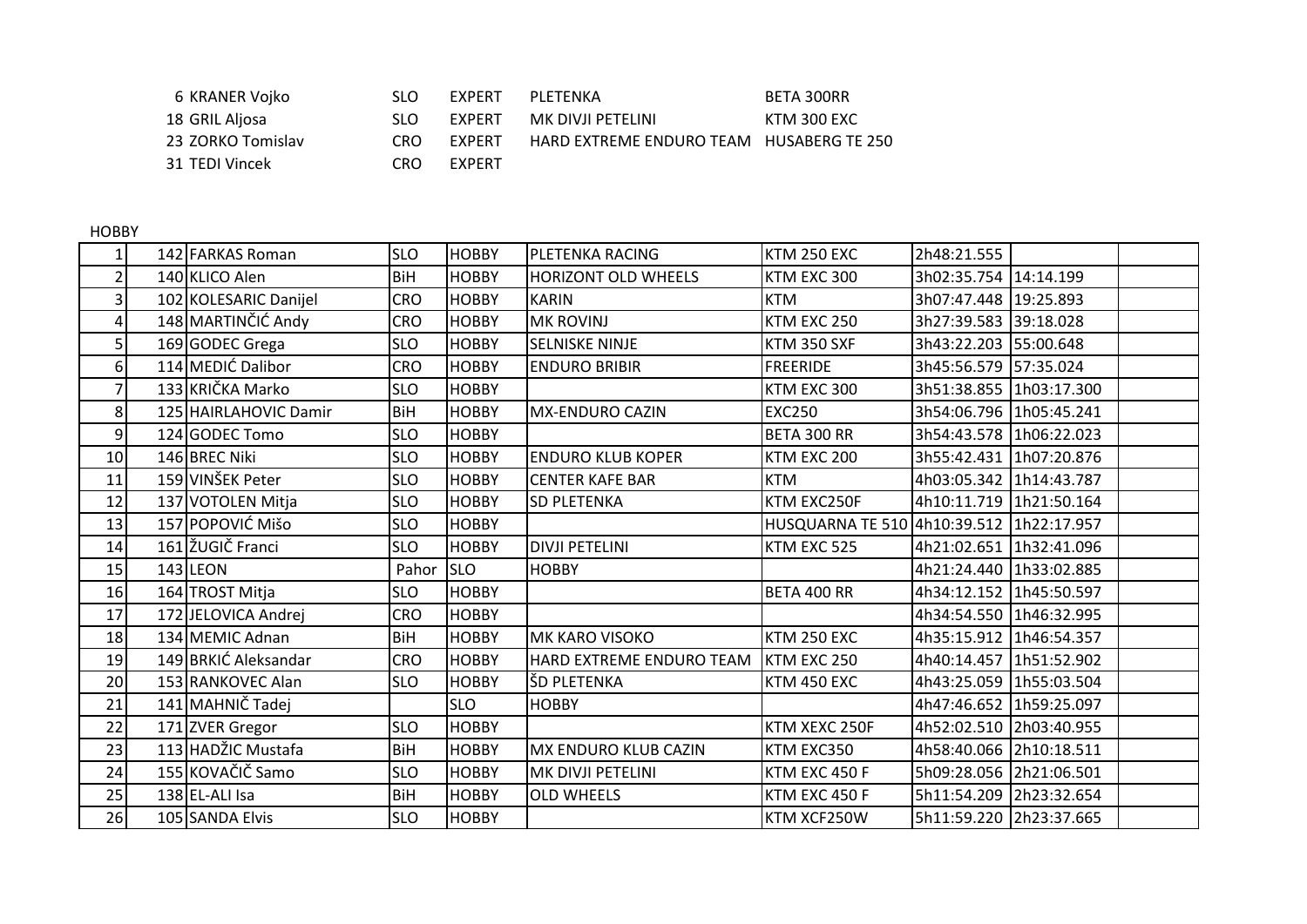| 27              | 160 BEGOVIĆ Nihad     | <b>BiH</b> | <b>HOBBY</b> | MK ""KARO"" VISOKO        | SUZUKI RM 250                            | 5h34:04.418 2h45:42.863 |                |
|-----------------|-----------------------|------------|--------------|---------------------------|------------------------------------------|-------------------------|----------------|
| 28              | 131 LESKOVEC Janko    | <b>SLO</b> | <b>HOBBY</b> |                           | HUSQVARNA TE 310 5h46:38.453 2h58:16.898 |                         |                |
| 29              | 154 PILETIČ Miha      | <b>SLO</b> | <b>HOBBY</b> | <b>MK DIVJI PETELINI</b>  | KTM EXC 350 F                            | 5h53:38.865 3h05:17.310 |                |
| 30 <sup>1</sup> | 168 KRIENZER Philipp  | <b>AUT</b> | <b>HOBBY</b> | <b>ENDURO GRAZ</b>        | <b>HUSABERG TE 300</b>                   |                         | 10             |
| 31              | 129 TOMLJENOVIĆ Bruno | <b>CRO</b> | <b>HOBBY</b> | <b>TEAM SILBER</b>        | <b>EXC 450</b>                           |                         | 10             |
| 32              | 115 STIPEĆ Marko      | <b>CRO</b> | <b>HOBBY</b> | <b>ENDURO BRIBIR</b>      | <b>HUSABERG 501</b>                      |                         | 10             |
| 33              | 122 ĆURUVIJA Željko   | <b>CRO</b> | <b>HOBBY</b> | <b>EXTREM ENDURO LIKA</b> | <b>EXC300</b>                            |                         | 6              |
| 34              | 132 LESKOVEC Severin  | <b>SLO</b> | <b>HOBBY</b> |                           | BETA 300 RR                              |                         |                |
| 35              | 120 STOIRER Mario     | <b>AUT</b> | <b>HOBBY</b> | <b>DESMO</b>              | HISQVARNA TE125                          |                         | $\overline{4}$ |
| 36              | 123 DŽAFEROVIC Dževad | <b>BiH</b> | <b>HOBBY</b> | MX ENDURO KLUB CAZIN      | <b>EXC350F</b>                           |                         |                |
| 37              | 151 ŠALAMUN Boštjan   | <b>SLO</b> | <b>HOBBY</b> | Š.D. PLETENKA             | KTM 300 EXC                              |                         |                |

#### DNS

| 107 VENCL Alex     | CRO. | <b>HOBBY</b> | AMK PULA-POLA | SHERCO 300         |
|--------------------|------|--------------|---------------|--------------------|
| 119 FUCHS Johannes | AUT  | <b>HOBBY</b> | <b>DESMO</b>  | <b>KTM 350 EXC</b> |
| 135 BORIĆ Josip    |      | CRO.         | HOBBY         |                    |
| 175 ŠKRGAT Luka    | CRO. | <b>HOBBY</b> |               |                    |

## DNF

| 111 PERICA Miroslav | <b>CRO</b> | <b>HOBBY</b> | EXTREME ENDURO LIKA TEAM | <b>HUSABERG FE 450</b> |
|---------------------|------------|--------------|--------------------------|------------------------|
| 112 ILIĆ Danijel    | CRO        | <b>HOBBY</b> | <b>KARIN EXTREME</b>     | KTM EXC 200            |
| 116 ŽIVKOVIĆ Hrvoje | CRO        | <b>HOBBY</b> | <b>ENDURO BRIBIR</b>     | ŠERPA                  |
| 118 SOHNEG Christof | <b>AUT</b> | <b>HOBBY</b> | <b>DESMO</b>             | KTM EXC 200            |
| 121 ŽUPAN Tomislav  | CRO        | <b>HOBBY</b> | <b>KARIN</b>             | <b>EXC 250</b>         |
| 128 CURIC Perica    | <b>CRO</b> | <b>HOBBY</b> | KARIN                    | KTM EXC 250            |
| 136 BEGOVIC Amir    | <b>BiH</b> | <b>HOBBY</b> | <b>OLD WHEELS TEAM</b>   | KTM 500EXC             |
| 152 HUSELJIC Emir   | BiH        | <b>HOBBY</b> | <b>MK KARO</b>           | HUSQVARNA WR 300       |
| 173 RABAR Dean      | <b>CRO</b> | <b>HOBBY</b> |                          |                        |
| 174 MISKIĆ Dino     | <b>CRO</b> | <b>HOBBY</b> |                          |                        |
| 176 MARO Žitković   | <b>CRO</b> | <b>HOBBY</b> |                          |                        |